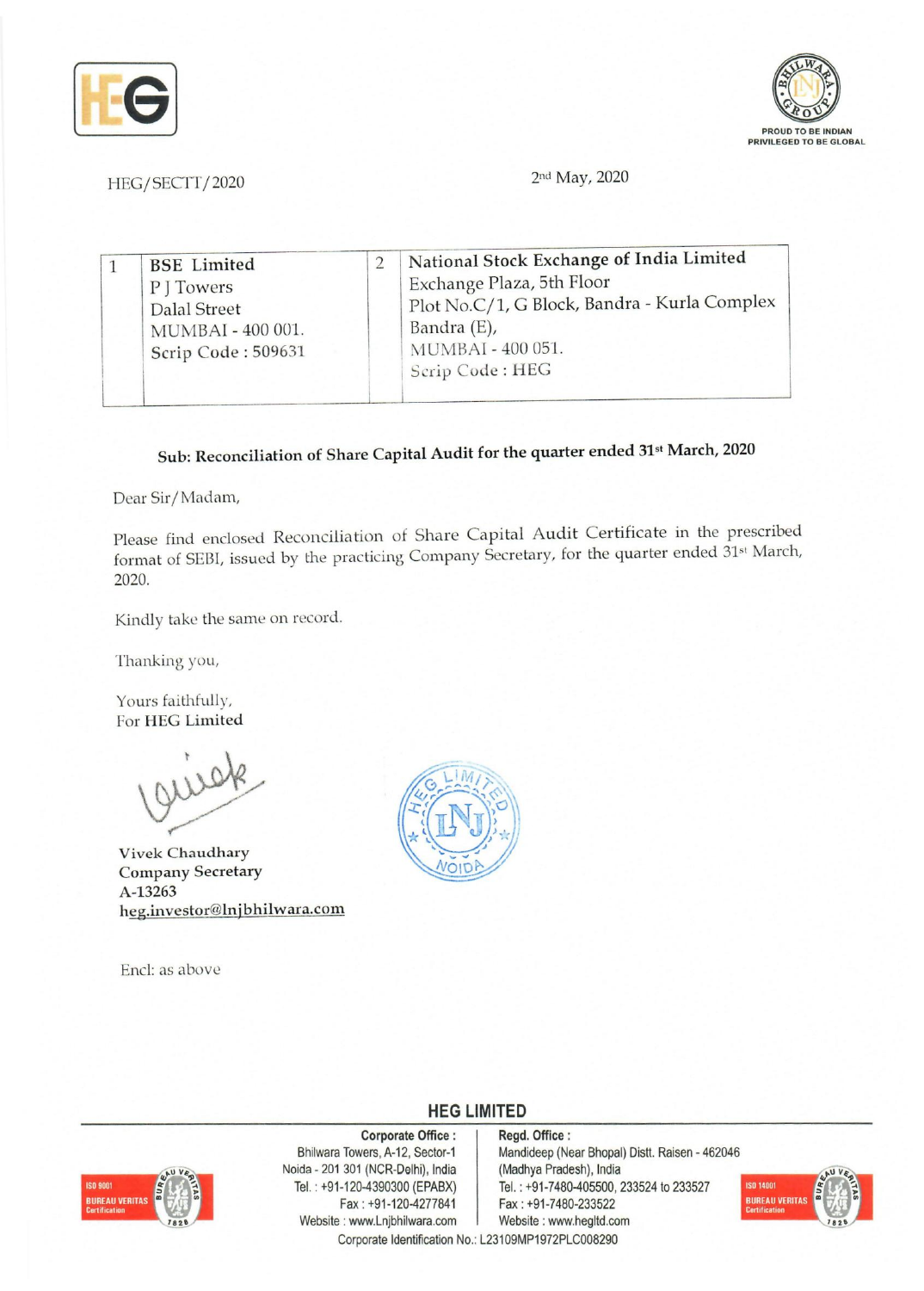

**GSK & Associates Company Secretaries** 

Off:-14 Ratan Mahal, 15/197, Civil Lines, Kanpur-208001 Y-65, Ground Floor, Hauz Khas, New Delhi-110016 EMail: cssaket.associates@gmail.com Mob :- +919935388977

#### For the Quarter ended 31st March, 2020  $\mathbf{1}$ INE545A01016  $\overline{c}$ **ISIN** Rs.10 per share  $\overline{3}$ Face value **HEG LIMITED**  $\sqrt{4}$ Name of the Company (CIN:L23109MP1972PLC008290) 5 Registered Office Address Mandideep. (Near Bhopal), Distt.Raisen, M.P- 462046 Bhilwara Towers, A-12, Sector -1, Noida-201301 6 Correspondence Address  $\overline{7}$ Ph.: +91(0120) 4390300 Fax: +91(0120) 4277841 Telephone & Fax No. **Email Address**  $\,$  8  $\,$ heg.investor@lnjbhilwara.com **BSE Limited (BSE)** Name of the Stock Exchanges where the  $\overline{Q}$ National Stock Exchange of India Limited (NSE) Company's securities are listed Number of Shares % of Total Issued capital 3.85.95,506 100% Issued Capital  $10$ 3,85,95,506 100% Listed capital (Exchange wise)  $11$ 28,79,032 7.46%  $12$ Held in dematerialized form in CDSL 3,52,50,080 Held in dematerialized form in NSDL 91.33%  $13$  $14$ Physical 4,66,394  $1.21%$ 3,85,95,506  $100\%$  $15$ Total No. of shares  $(12+13+14)$ Reasons for difference if any, between No difference  $16$  $(10&11), (10&15), (11&15)$ Certifying the details of changes in share capital during the quarter under consideration as per Table  $17$ below In principal Listed on Whether Applied / Stock Whether approval No. of Particulars intimated intimated Not applied Exchanges pending for Shares for listing (Specify to CDSL to NSDL SE (Specify Name) Names) N.A. N.A. N.A. N.A. N.A. N.A.  $No$ \*\*\* Rights, Bonus, Preferential Issue, ESOPs, Amalgamation, Conversion, Buyback, Capital Reduction, Forfeiture, Any Other (to specify)

# RECONCILIATION OF SHARE CAPITAL AUDIT